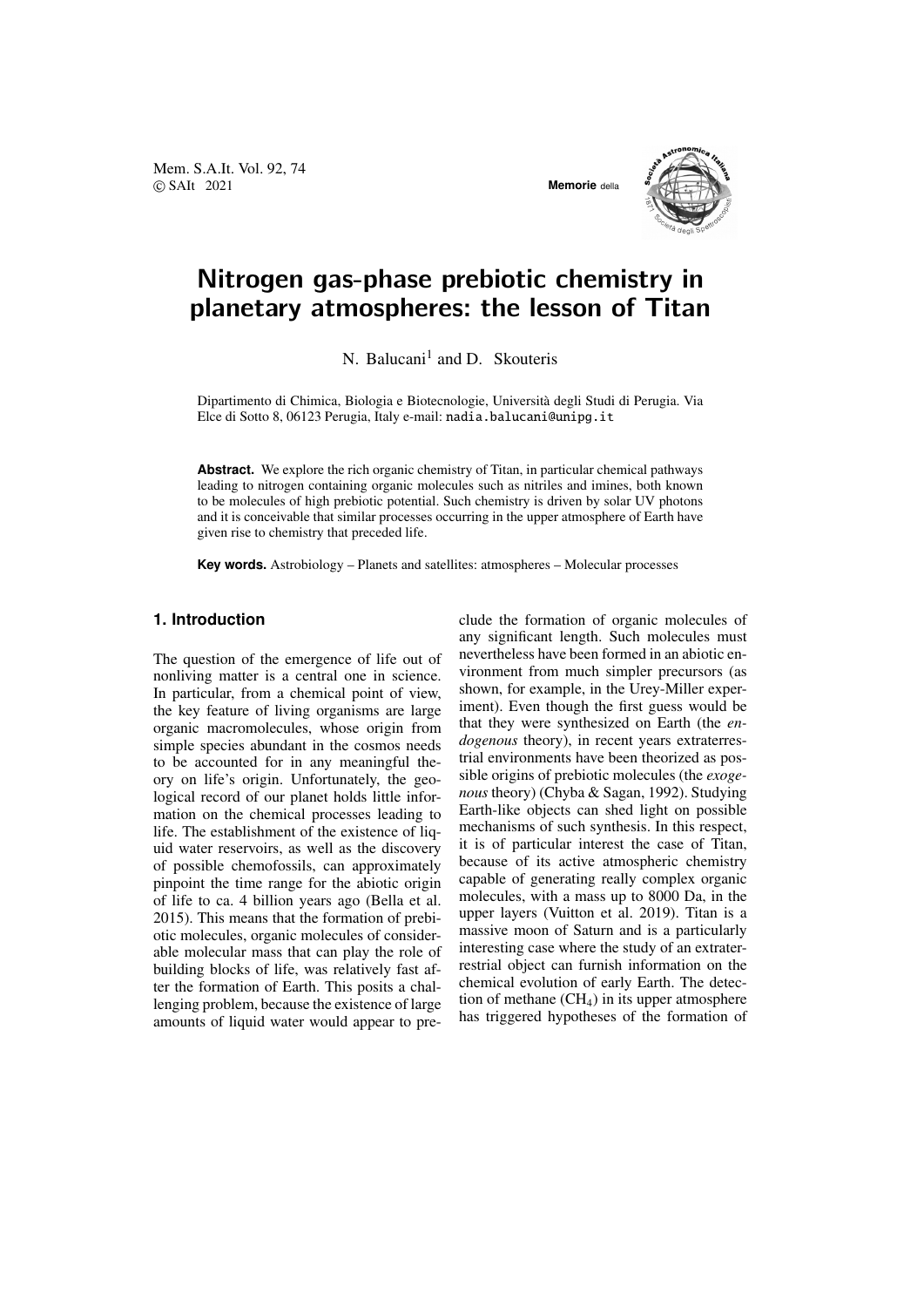higher hydrocarbons there. Moreover, since the first detection by Voyager of trace amounts of nitriles, the interest for this moon has increased, as nitriles are considered important precursors of biologically relevant molecules. The extremely low temperatures of Titan preclude the existence of water in the liquid state (and therefore the evolution of life as is known to us). However, it is precisely for this reason that Titan offers us the unique possibility of studying chemical evolution at an early stage, whithout the contribution given by hydrolysys of nitriles. There are several compelling pieces of evidence for such evolution, such as the presence of high molecular mass species in the upper part of the atmosphe and the composition of the haze aerosols, that is, nitrogenrich organic macromolecules according to the Huygens aerosol analyser (Israel et al., 2005). Therefore, it follows that the study of the photochemical evolution of Titan can at least confirm the possibility of prebiotic molecule synthesis starting from materials as simple as CH<sup>4</sup> and  $N_2$  and a sufficient amount of energy.

### **2. Photochemical models and the quest of accurate laboratory data**

In general, we can say that planetary atmospheres can be regarded as large-scale photoreactors, where the energy transferred through UV radiation, cosmic rays and solar winds can trigger chemical reactions by dissociating the stable molecules therein contained. In particular, laboratory simulations of the atmosphere of Titan have demonstrated clearly the formation of nitriles and N-containing organic macromolecules, as well as a yellow-brown solid residue for which the term *tholin* was coined (Sagan et al., 1992). It is conceivable that the orange haze of Titan is formed by similar macromolecules. However, the analogy between a planetary atmosphere and a laboratory should not be taken too far. For example, temperature and pressure gradients are difficult to simulate in a laboratory. Conversely, effects such as wall collisions are absent from the chemistry of atmospheres. In order to fully describe the chemistry of planetary atmospheres, the collaboration of many disciplines is required. Photochemical models must be constructed that take into account both physical and chemical processes, and these latter ones need to be characterized in laboratory experiments. In a photochemical model, the evolution of the concentration of each species with time is modelled taking into account all possible processes (both physical and chemical) serving as sources or sinks for it. In order for the model to be reliable, several parameters need to be determined experimentally. After the Cassini-Huygens mission, it was understood that ion chemistry and neutral chemistry in Titan's atmosphere are strongly coupled (see Vuitton et al. 2019, and references therein). Moreover, the discovery of molecules such as benzene and imines in the ionosphere has displaced the presumed chemical factory towards the thermosphere. Unfortunately, much information is still lacking in this respect as many reactions have not been characterized in laboratory experiments and their presumed contribution in the models is, at best, tentative. In order to be a good candidate for inclusion in a photochemical model a reaction needs to be both thermodynamically feasible and kinetically fast. It is obvious that the faster reactions will be the most important ones in chemical models. Exothermicity can be a fallacious guide, as there are cases where the most exothermic channel is not the dominant one from a kinetic point of view. In addition, the branching ratios of all products of a reaction need to be known with a high precision as these products will subsequently participate in further reactions. This is particularly true where relatively complex molecules are concerned since typically there are many product channels involved. Given the need for experimental characterization of chemical reactions under the appropriate conditions (for instance, the T of the upper atmosphere does not exceed 180 K), several techniques have been developed to this purpose. One of these is the CRESU technique (acronym from the French *Cinetique de Reaction en Ecoulement Supersonique Uniforme*), which permits measuring bimolecular rate constants at temperatures as low as 10-15 K. Its main disadvantage is its lack of product specificity, as it only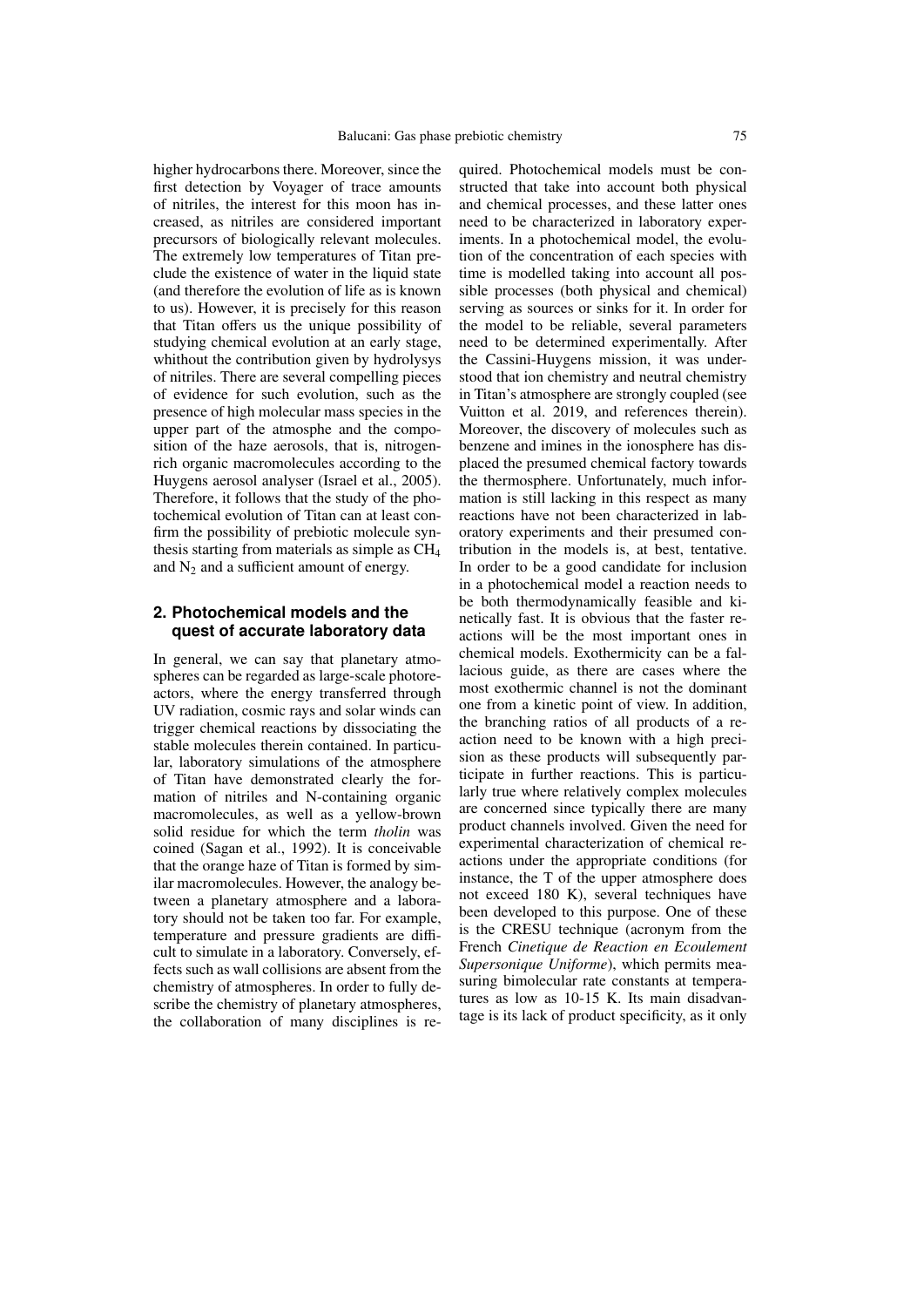measures the decay rate of the reactants. An complementary method is the crossed molecular beam (CMB) method, whereby two molecular beams collide in a vacuum and the products fly towards the detector without undergoing any subsequent collisions. In this way, what is observed is the outcome of many identical collisions. Mass spectrometric (MS) detection permits identification of the products. Therefore, the CMB-MS technique has the advantage of determining, in principle, all product channels with their respective branching ratios, as well as the partitioning of energy. In many cases, the experimental study of chemical reactions is very difficult or even impossible, for example when the reactants are two unstable species. In such cases, theoretical calculations are the only way of establishing the kinetic behaviour of chemical reactions. In order to calculate rate constants for a chemical reaction system, the potential energy surface (PES) of the system needs to be constructed either by resolving the Schrödinger equation for various nuclear configurations or through the use of density functional theory (DFT). Such calculations permit to identify the various *intermediates* and *transition states* along the reaction path of interest, as stationary points of the potential energy. Once the PES has been determined, the energies and dynamical and geometrical characteristics of each species (vibrational frequencies and rotational constants) are calculated and rate constants are calculated for each elementary reaction through the Rice-Ramsperger-Kassel-Marcus (RRKM) scheme in the *microcanonical ensemble* (i.e. at a constant total energy). The assumptions implicit in this scheme are 1) each transition state (TS) satisfies the "no recrossing" assumption, i.e. reactants crossing a TS will certainly end up as products and 2) in each species, the available energy is completely randomized among the available degrees of freedom, with no dynamical preferences. Within the RRKM scheme, the microcanonical rate constant of an elementary chemical step is given by the formula  $k(E) = \frac{N(E)}{h(p(E))}$  where  $N(E)$  stands for the number<br>of available microstates in the transition state of available microstates in the transition state, *h* is Planck's constant and  $\rho(E)$  stands for the density of states of the reactants.

In an ordinary laboratory chemical environment, the *canonical ensemble* is used (at a constant temperature), as the frequency of collisions with external particles ensures an efficient energy exchange. However, in modelling astrochemical reaction, the microcanonical approach is justified by the fact that the reactions of interest occur in an almost collision-free environment, where no energy is exchanged with the surroundings. After the rate constants pertaining to the whole of the reaction system have been determined, the overall rate constants for the formation of each possible product are calculated through the resolution of an appropriate master equation. At the end, once rate constants for each product are available for a sufficiently wide range of energies, such rate constants are Boltzmann averaged to yield rate coefficients as functions of temperature.

# **3. The reactions of N(**2**D) with aliphatic and aromatic hydrocarbons**

The presence of N-rich organic molecules in the upper atmosphere of Titan suggests that the  $N_2$  molecule can be activated. Active forms of  $N_2$  include its ions (both monatomic and biatomic), the electronically excited states of  $N_2$ and atomic N. Various processes (such as solar UV radiation or cosmic rays) can form N in both its ground  ${}^{4}S_{3/2}$  state and its excited  ${}^{2}D_{3/2,5/2}$  ones (Vuitton et al. 2019). Whereas the former is little reactive, the latter will react in the atmosphere of Titan with other species given its metastability with respect to relaxation. In particular, it can react with hydrocarbons such as CH<sub>4</sub>, C<sub>2</sub>H<sub>6</sub>, C<sub>2</sub>H<sub>4</sub> and C<sub>2</sub>H<sub>2</sub>, furnishing the first step towards the formation of N-containing organic molecules. Very little was known on the kinetics of these reactions at low temperatures until recently, when a series of CRESU measurements were performed (Hickson et al. 2020; Nunez-Reyes et al. 2019a,b). Thus, for the reaction with  $CH<sub>4</sub>$ no significant differences were found with the rate constants already used in the models. On the other hand, the reactions with  $C_2H_6$  and  $C_3H_8$  were found to be significantly slower at low temperatures than had been hitherto as-